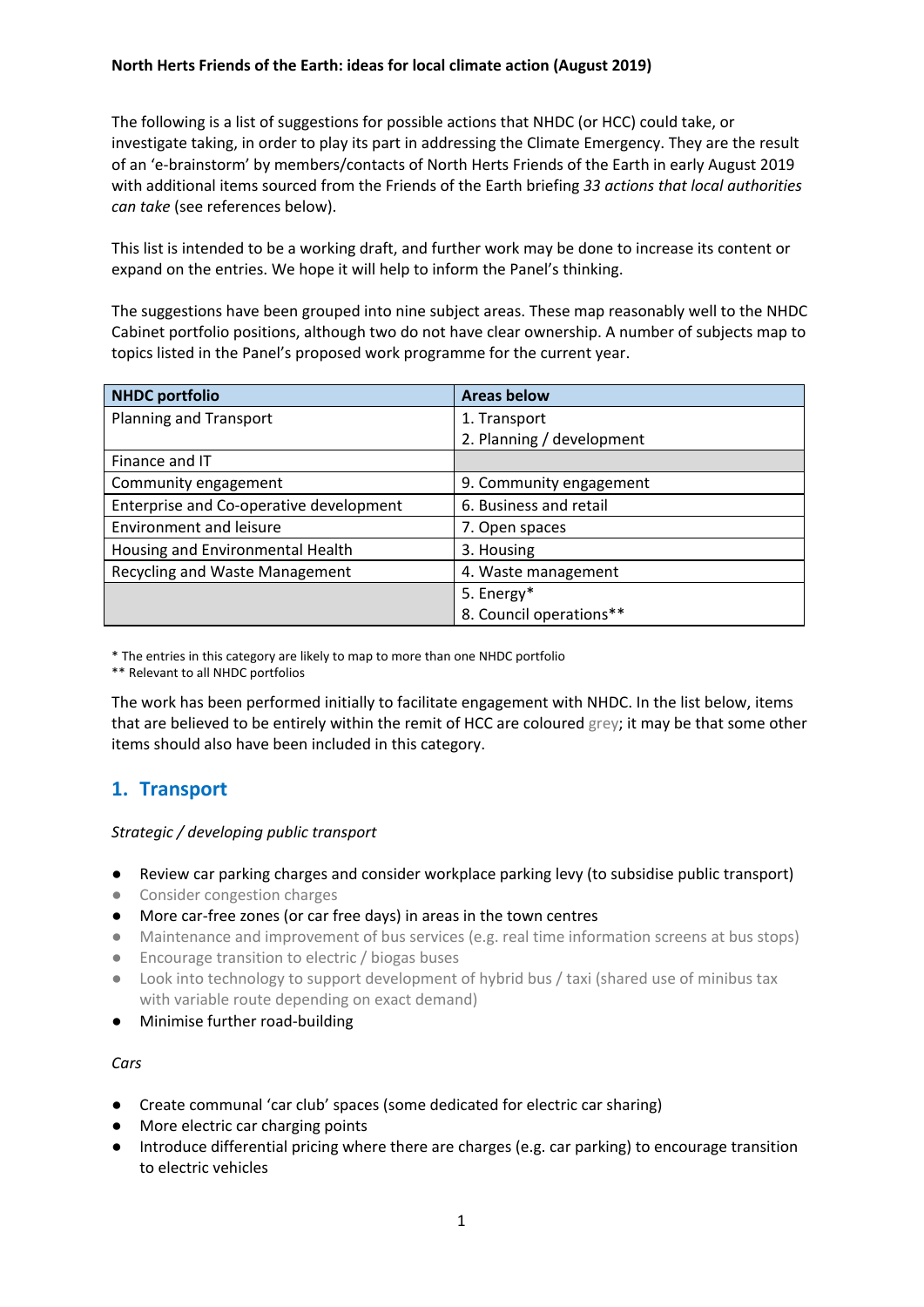### **North Herts Friends of the Earth: ideas for local climate action (August 2019)**

- Increase 20 mph zones.
- Phase in a requirement for all taxis to be electric vehicles through licensing

### *Cycling*

● Improve cycle routes (note: there may be previous plans for which no action has been taken), especially to stations and other hubs and between towns.

#### *Walking*

● Improve walking routes (e.g. better signage and banning parking on pavements).

#### *Aviation*

● Oppose Luton airport expansion

### **2. Planning / development**

- Review planning policy
	- o Improve required building standards (latest sustainable / eco-friendly techniques and materials, and renewable energy).
	- o Integrate need to reduce car usage into the local plan, for example:
		- good walking routes
		- developments that support car clubs rather than private ownership
		- provision of transport and cargo bike delivery hubs
		- resist rural and remote development
- Identify areas suitable for renewable energy and encourage applications for solar panels and wind farms
- Oppose fracking (if relevant locally)
- Review and, where appropriate and possible, re-open major planning decisions if the environmental impact has not been adequately considered.
- Use s106 agreements to charge developers for energy inefficiency in new build (to be used to support energy efficiency measures elsewhere)
- Enforce building standards

## **3. Housing**

- Promote retrofitting (e.g. PV panels, heat pumps, better insulation)
- Licensing and inspection of the private rental sector to check homes meet minimum energy efficiency standards
- Work with Housing Associations to improve energy efficiency of housing stock; if insufficient co-operation consider building new council houses under council control

### **4. Waste management**

- Review recycling collections (considering environmental factors as well as cost)
- Seek to increase home / local composting
- Seek to require production of biogas from non-recyclable biodegradable waste in waste contract
- Provide more water fountains (to enable bottle refills)
- Encourage re-use and repair schemes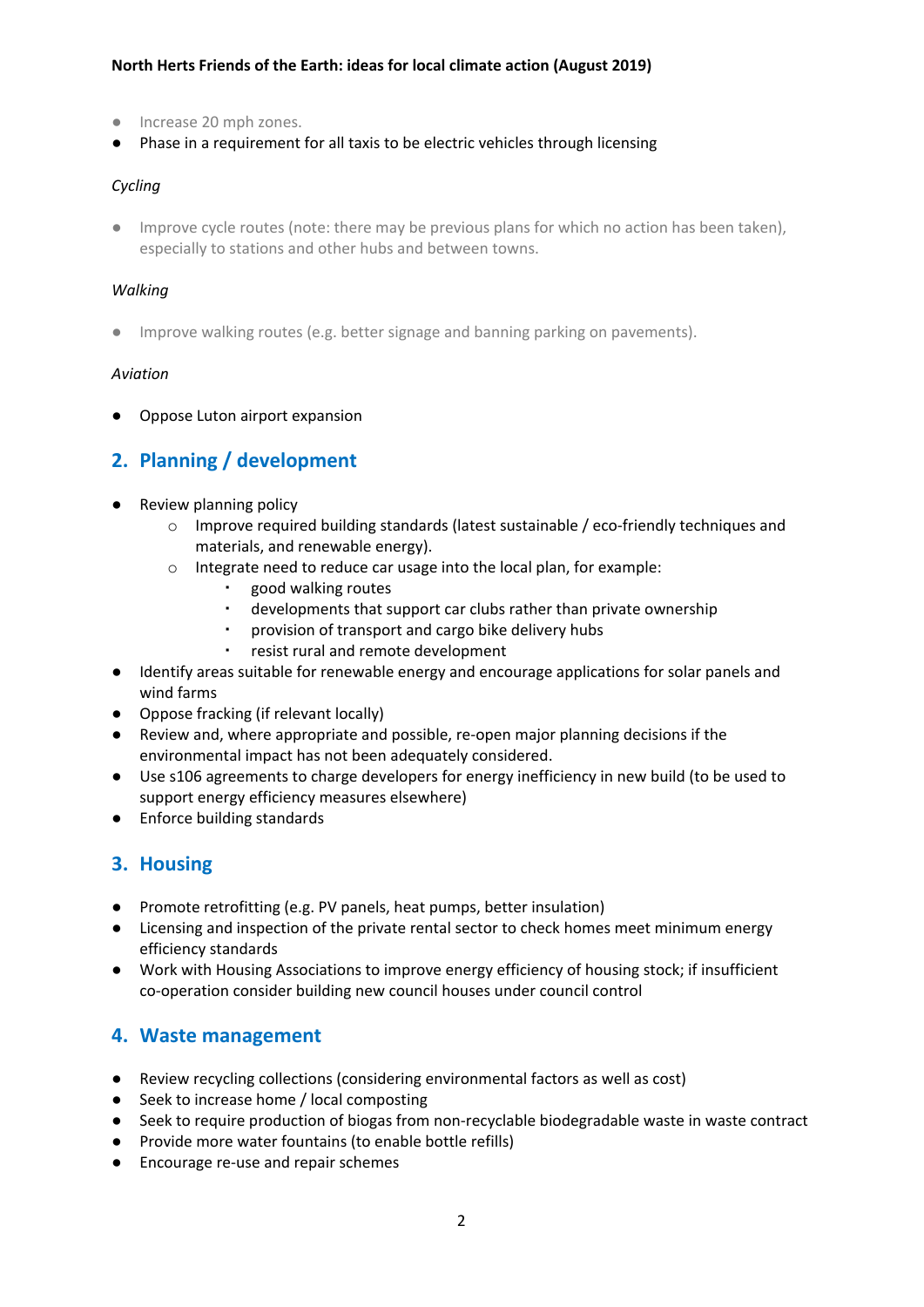# **5. Energy**

- $\bullet$  Seek private sector partners to help fund green (energy) projects<sup>1</sup>. There might be other ways that the council could partner with local organisations, beyond just securing funding.
- Ground source heat pumps in parks to provide heat to nearby buildings.
- By providing information, help energy companies target fuel poor or vulnerable households with energy efficiency measures

# **6. Business and retail**

- Adapt / refurbish Churchgate shopping centre rather than rebuilding (save concrete)
- Encourage development of green industries / jobs
- Create directory of, and promote, sustainable local businesses that provide services to support the climate change policy objective
- Encourage more local food production and supply (means to enable people to grow and sell or exchange food) and increase the number of allotments.
- Promote North Herts as a UK short-break leisure destination (marketed as an environmentally-friendly alternative to a European city break)

# **7. Open spaces**

- Tree planting
	- $\circ$  Develop tree planting strategy (including more fruit / nut-bearing trees to increase local food supply) and encourage planting elsewhere (possibly by using a small fund to encourage schools, charities, non-profit organisations etc. to participate)
	- o Plant trees on council-owned land
- Encourage insect and other wildlife habitats (e.g. wildflower verges)

## **8. Council operations**

- Seek to reduce council's own carbon footprint (e.g. using electric or hybrid vehicles, sourcing of electricity from renewable sources, improved insulation, improved recycling facilities and various other suggestions in this list)
- Liaise with councils (such as Bristol, Nottingham and Stroud) that have already been taking action.
- Share resources with other councils locally to help develop, implement and monitor plans and pursue initiatives where there is common ground.
- Measure and publish annually the council's own carbon footprint
- Eliminate as far as possible single use plastics (e.g. ask staff to bring their own drinking vessels to work).
- Assess and take into account the impact on the area's carbon footprint when taking any major decision.
- Divest from fossil fuel companies; invest in renewable energy projects
- Where something is the responsibility of another level of government, lobby for change
- Bid for funding to support projects to tackle the climate emergency

 $1$  See Bristol example on page 2 of

[http://www.nuclearpolicy.info/wp/wp-content/uploads/2019/05/A300\\_NB187\\_Climate\\_emergency\\_renewabl](http://www.nuclearpolicy.info/wp/wp-content/uploads/2019/05/A300_NB187_Climate_emergency_renewables.pdf) [es.pdf](http://www.nuclearpolicy.info/wp/wp-content/uploads/2019/05/A300_NB187_Climate_emergency_renewables.pdf).